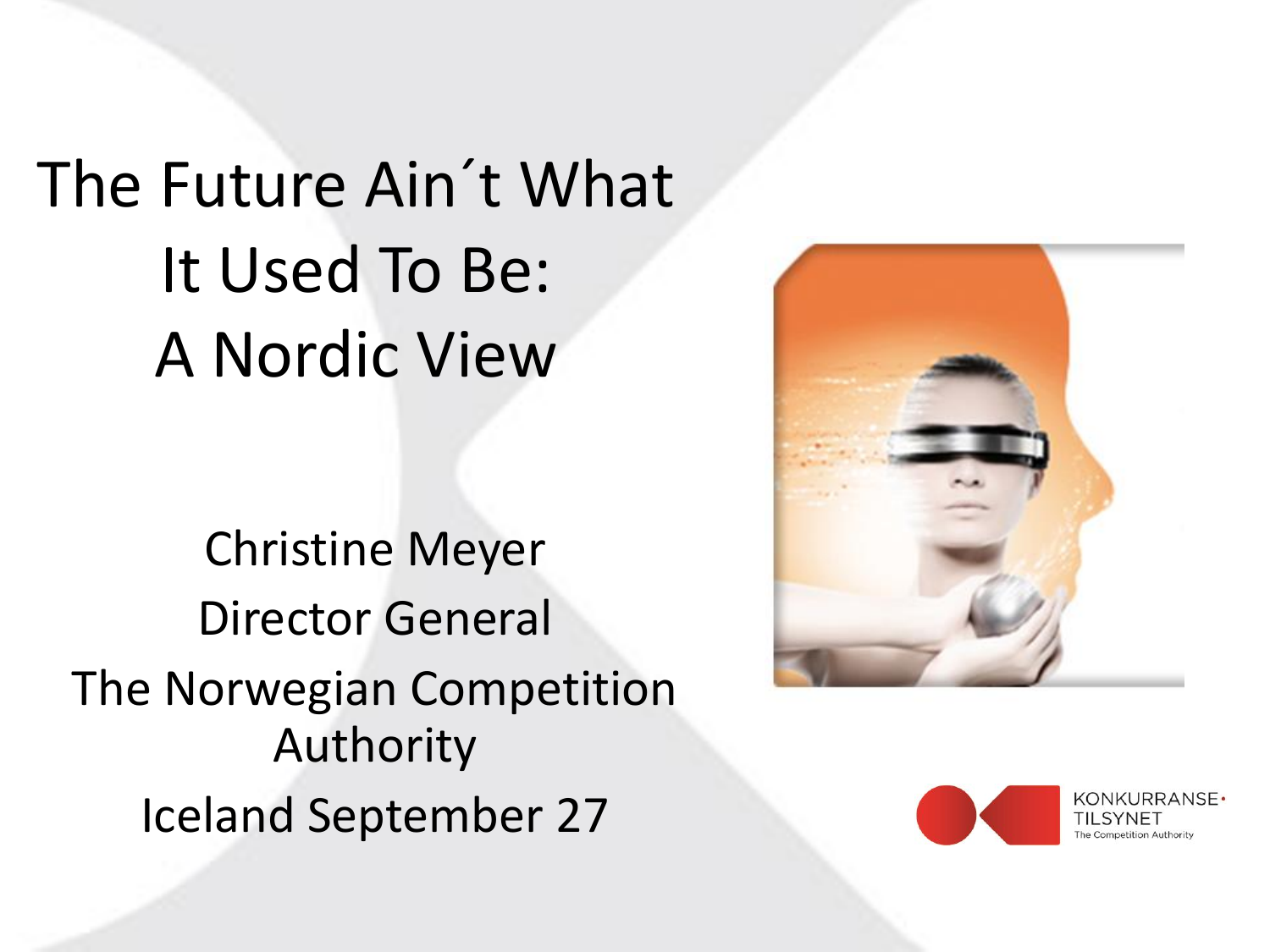## Nordic economies - common features

- Small open economies
- Large public sectors
- Slowdown in the economy due to financial crisis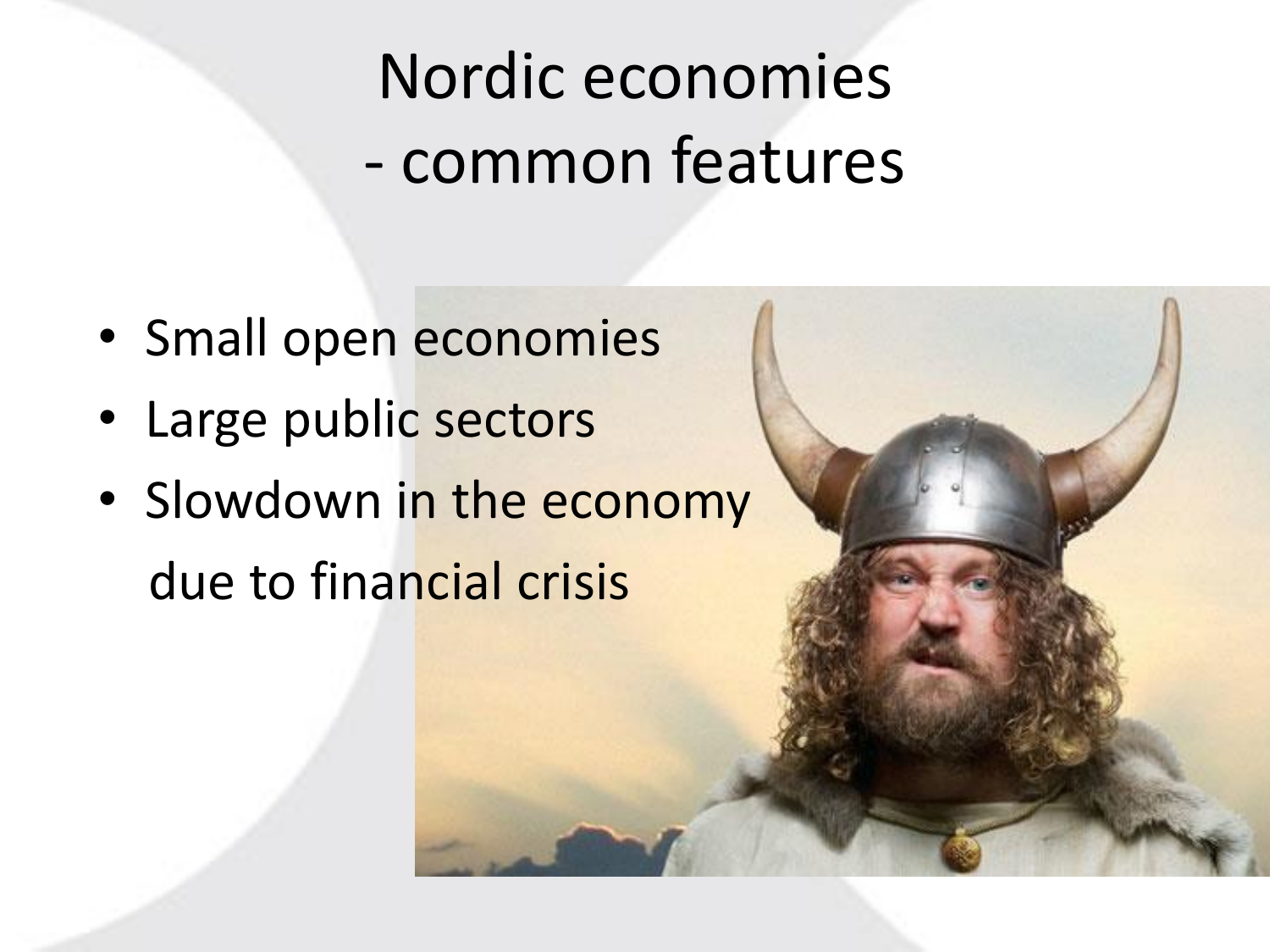## Small economies - networks

- Close social networks
	- Top and middle managers attend the same schools and universities
	- Tradition for business and industry federations
- Fertile ground for cartels and anticompetitive behaviour





**JKURRANSE**.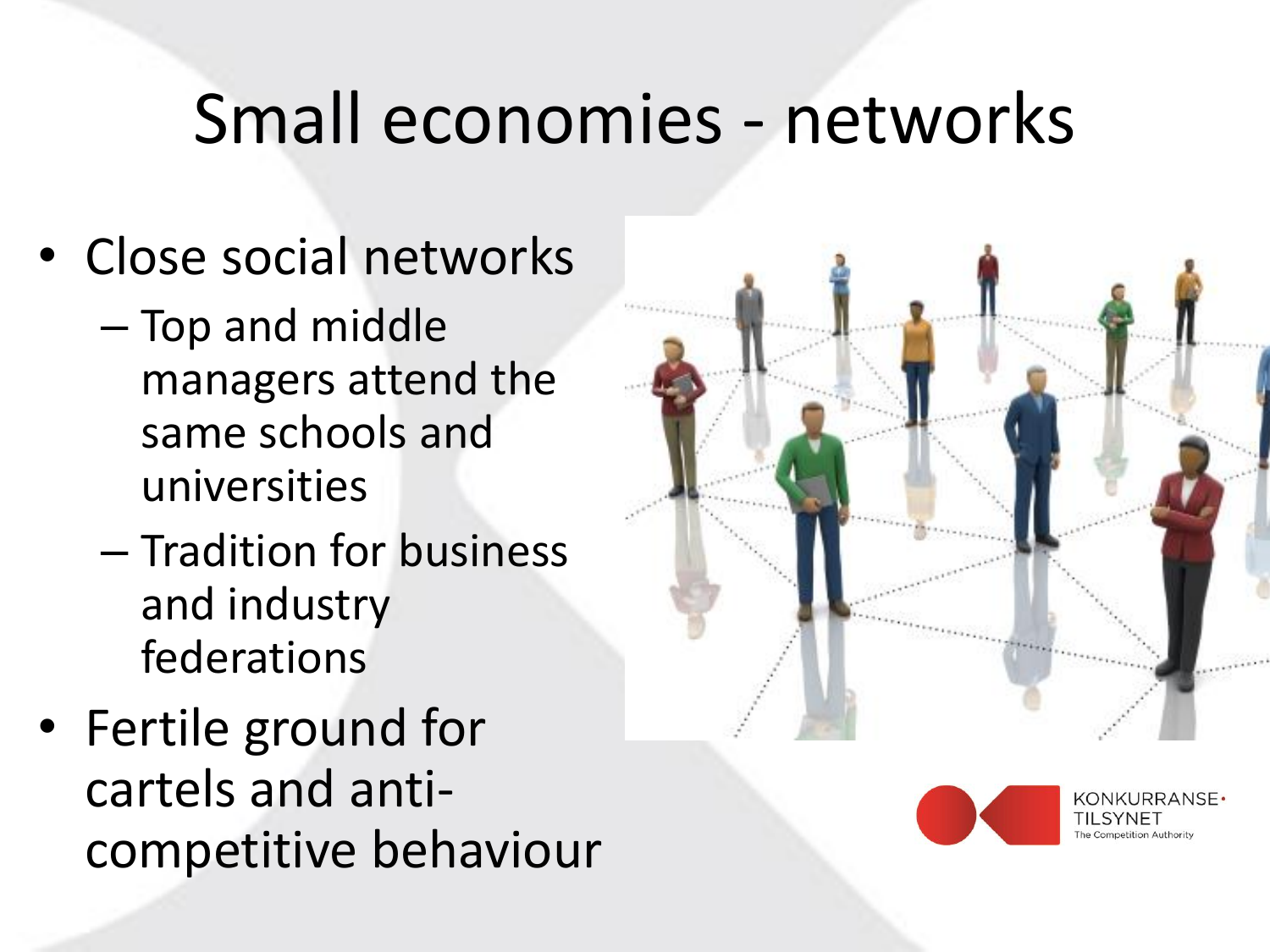## Small economies – dominant firms

- Old monopolies are protected and sustained
- Too focused on economies of scale
- Successful companies become too large for their home markets





**JKURRANSE**.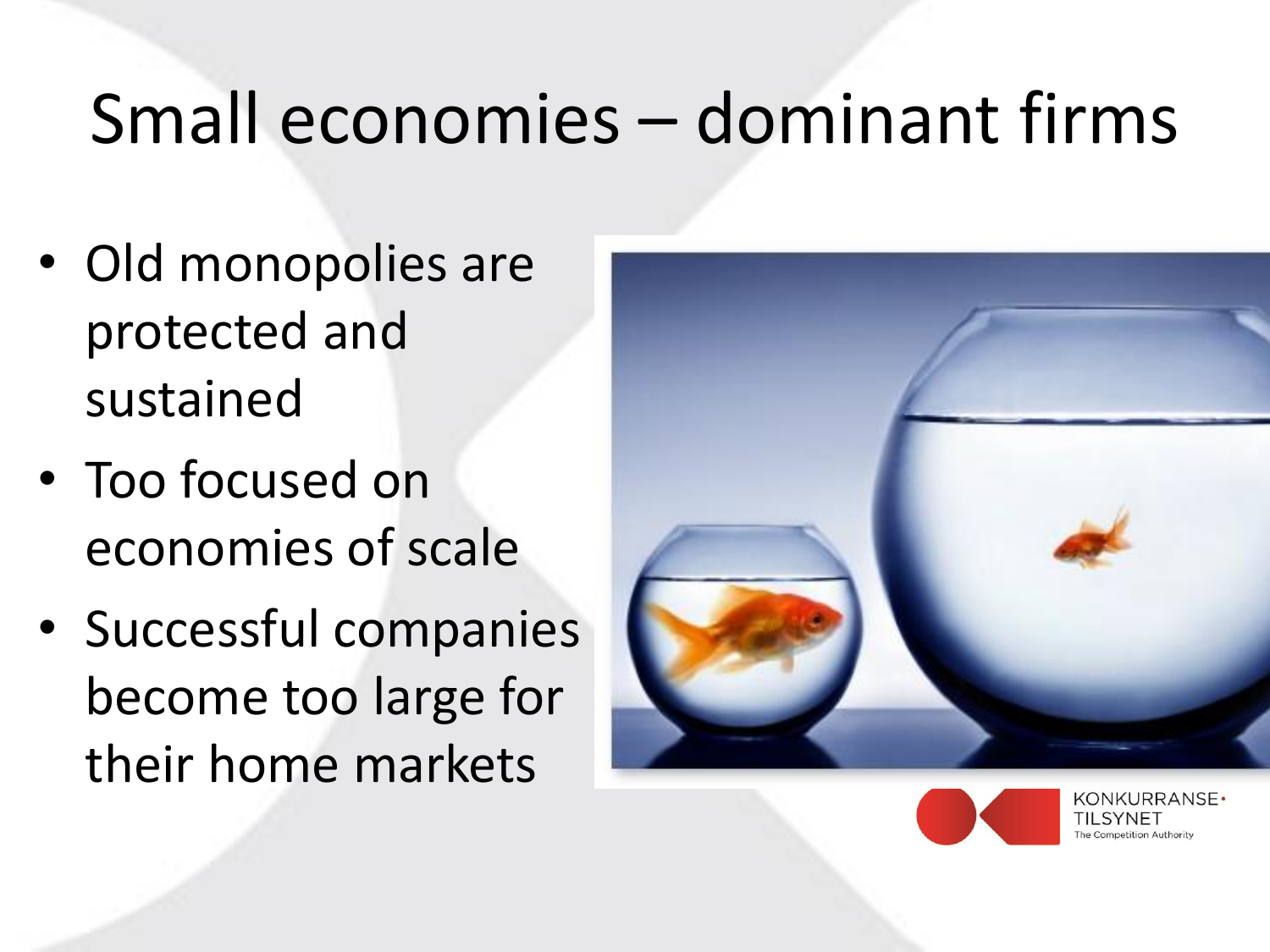## Large public sectors

- The Nordic model
	- Ambitious welfare systems
	- High levels of taxation
	- Public services are financed by the state
	- Public services are to a large extent produced by the state





JKURRANSF.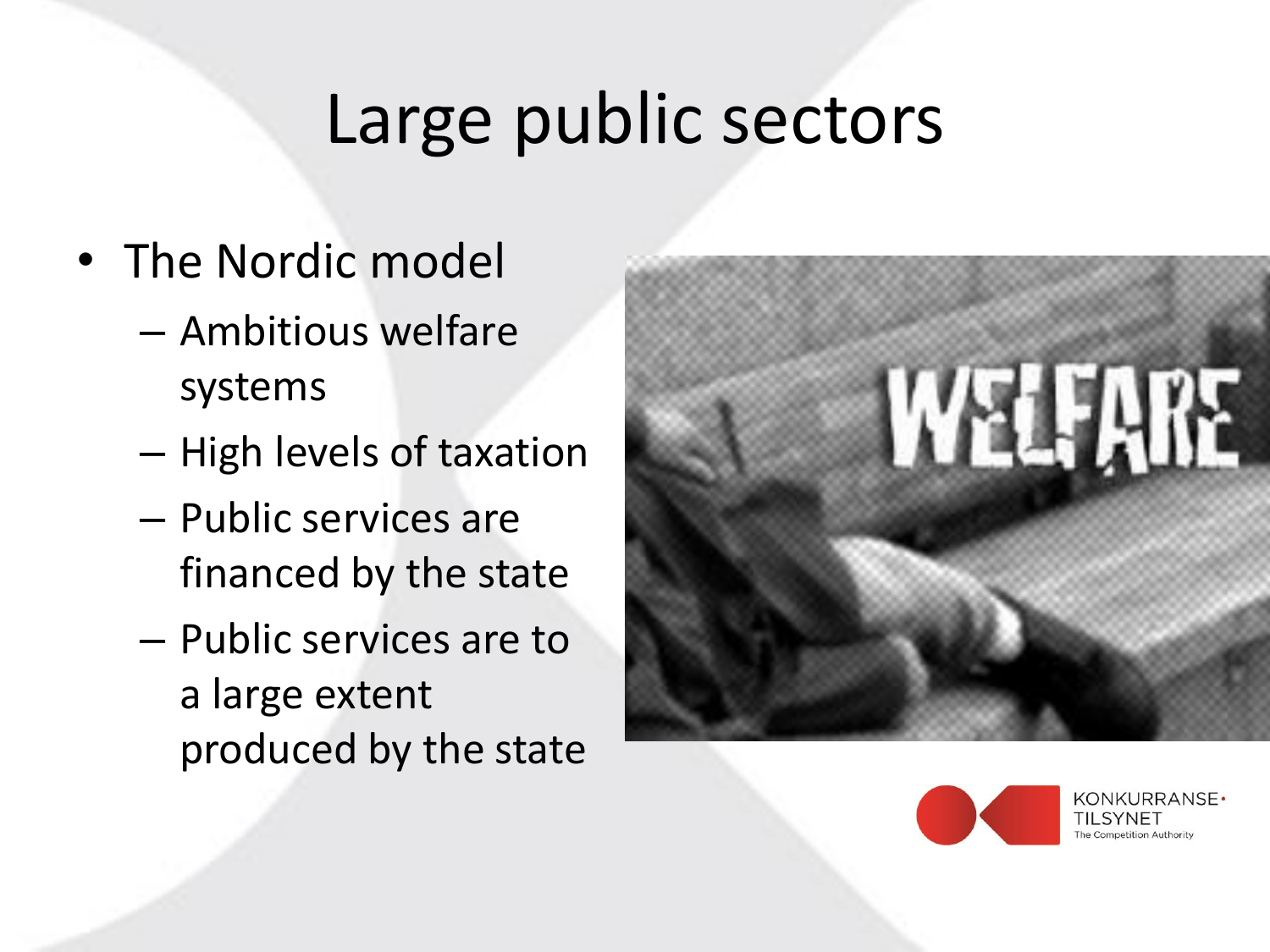### Financial crises

- Has hit the Nordic countries, but to a different extent
- The productivity growth has slowed down substantially
- Wave of regulation and protectionism over Europe
- Exacerbates the challenges faced in small economies



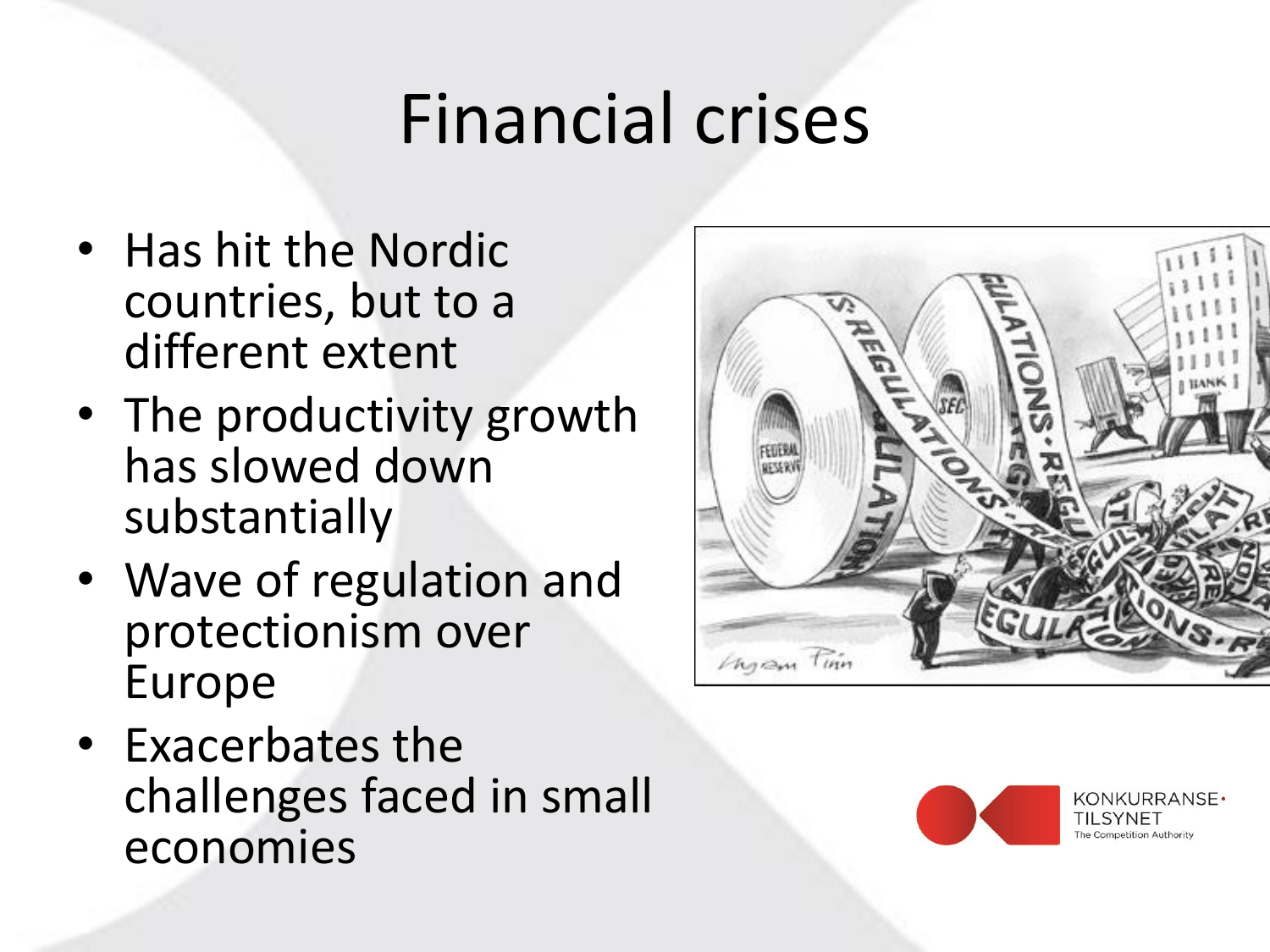## Productivity growth in the Nordic countries

#### Productivity and employment in manufacturing and domestic industries Table 2.1

|                                                              | <b>Denmark</b> | Sweden | Norway | Finland | $EU-15$ |
|--------------------------------------------------------------|----------------|--------|--------|---------|---------|
| Compound annual productivity growth rates, 2000-2010         |                |        |        |         |         |
| Manufacturing industries<br>$\blacksquare$                   | 2.4            | 4.5    | 2.5    | 4.0     | 2.3     |
| Domestic industries <sup>1</sup><br>$\overline{\phantom{a}}$ | 0.8            | 1.3    | 1.6    | 1.0     | 1.0     |
| Total economy                                                | 0.4            | 1.6    | 0.4    | 1.4     | 1.0     |
| Employment, share of total (%)                               |                |        |        |         |         |
| Manufacturing<br>۰                                           | 11.4           | 14.4   | 10.5   | 14.2    | 13.7    |
| Domestic industries <sup>1</sup><br>$\blacksquare$           | 48.7           | 45.7   | 47.9   | 47.3    | 52.7    |
| Other industries <sup>2</sup><br>ä,                          | 39.9           | 39.8   | 41.6   | 38.5    | 33.5    |
| Total economy                                                | 100            | 100    | 100    | 100     | 100     |



No. 1/2013

Report from the Nordic competition authorities

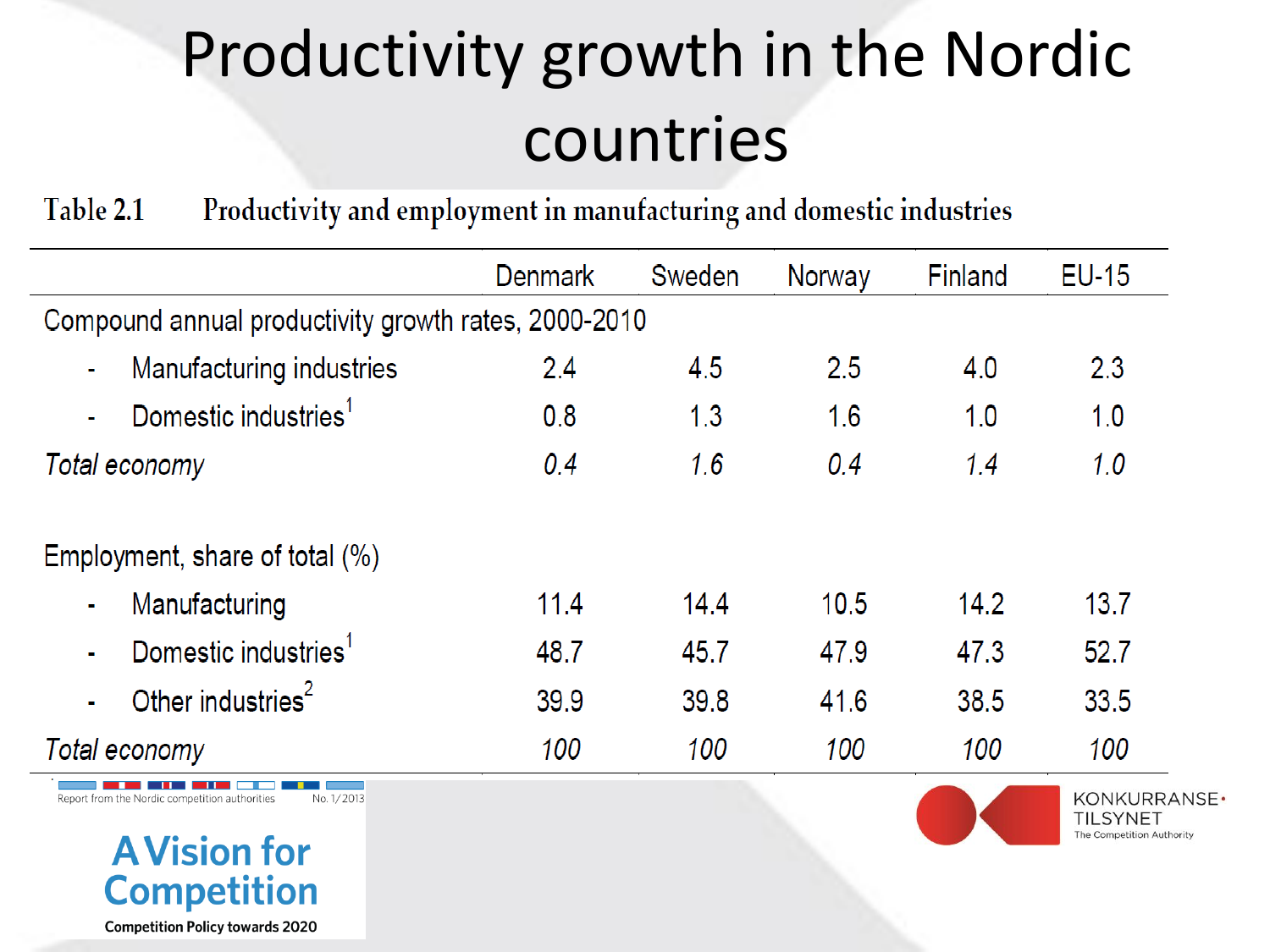#### So what´s the solution?





KONKURRANSE· **TILSYNET** The Competition Authority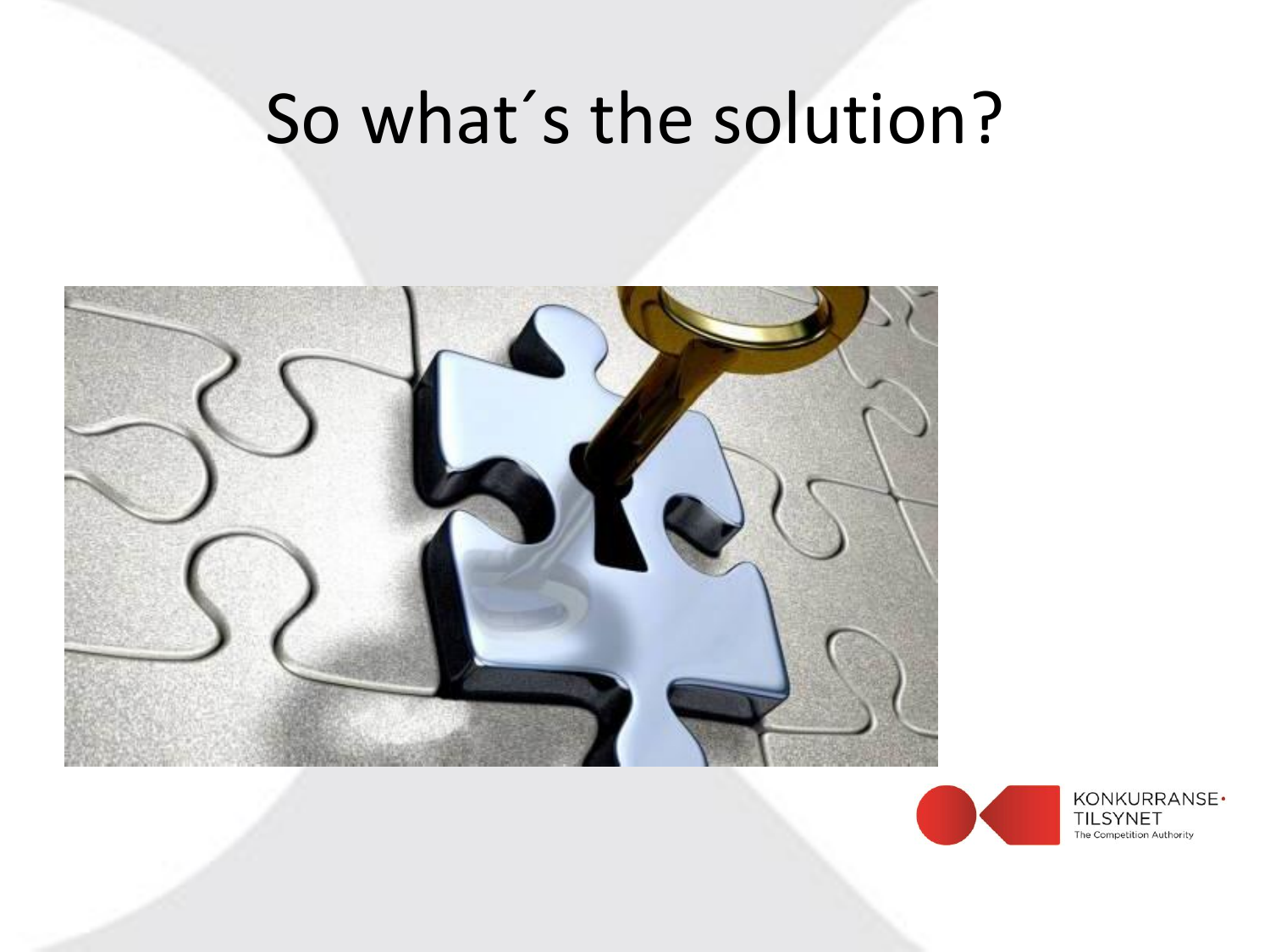## Small economies - networks

- Strong enforcement of competition law
	- Pursue cartels and anticompetitive behaviour
	- Establish working leniency programs
	- Imprisonment
- Advocacy
	- Provide guidance to business federations
	- Use the networks to get the businesses to comply



ONKURRANSE.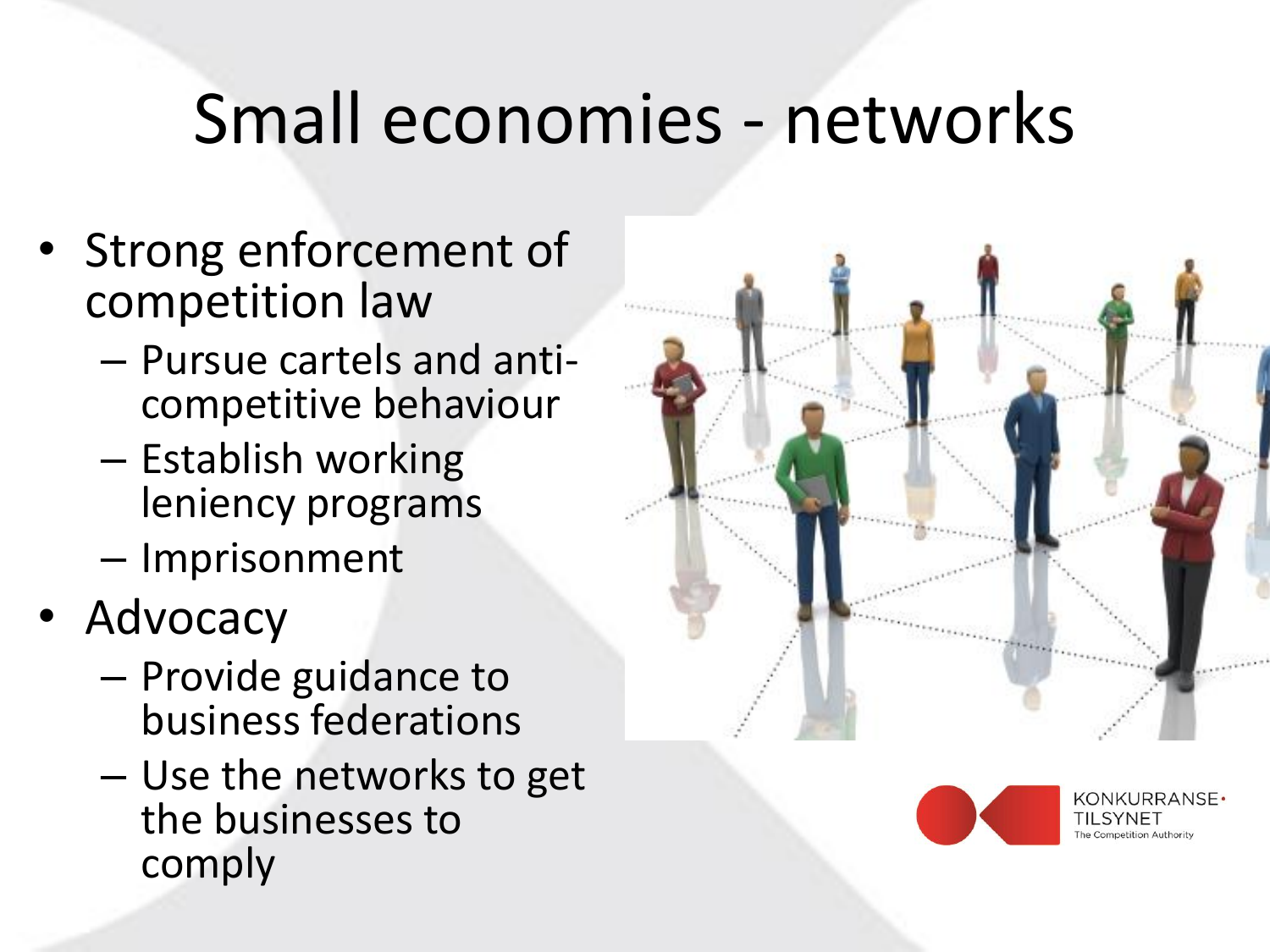# Small economies – dominant firms

- Enforce abuse of dominance
- Lower entry barriers
- Provide a level playing field for old stateowned monopolies and newcomers
- Open the economy for export and import
- Demerge corporations





NKURRANSF.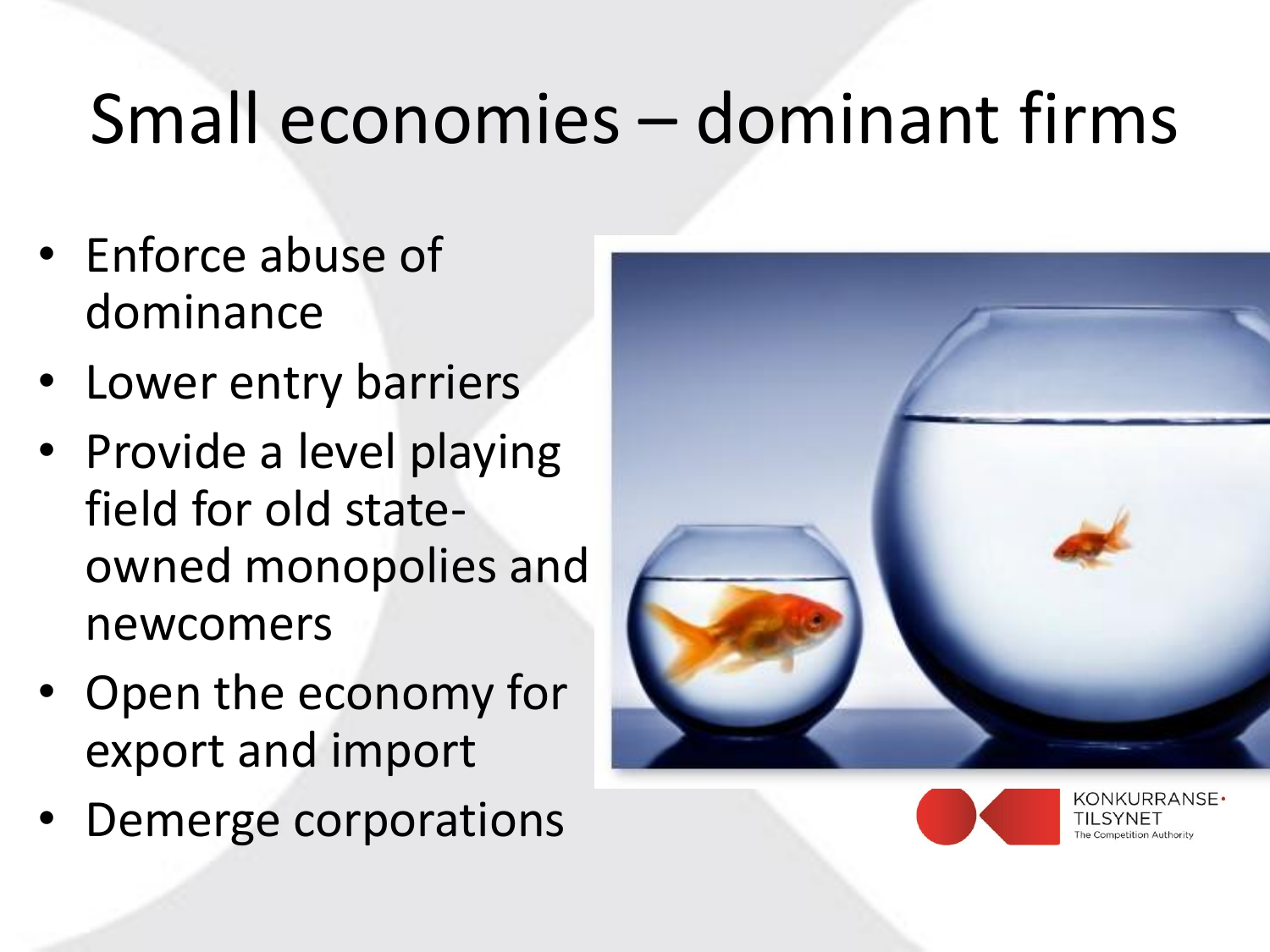# Large public sectors

- Apply competition law to the public sector
	- Ex. healthcare
- Provide boundaries for public entities to enter the private sector
- Introduce rules of fair play
	- Enforcement of state aid
- Apply and enforce public procurement laws





**JKURRANSE**.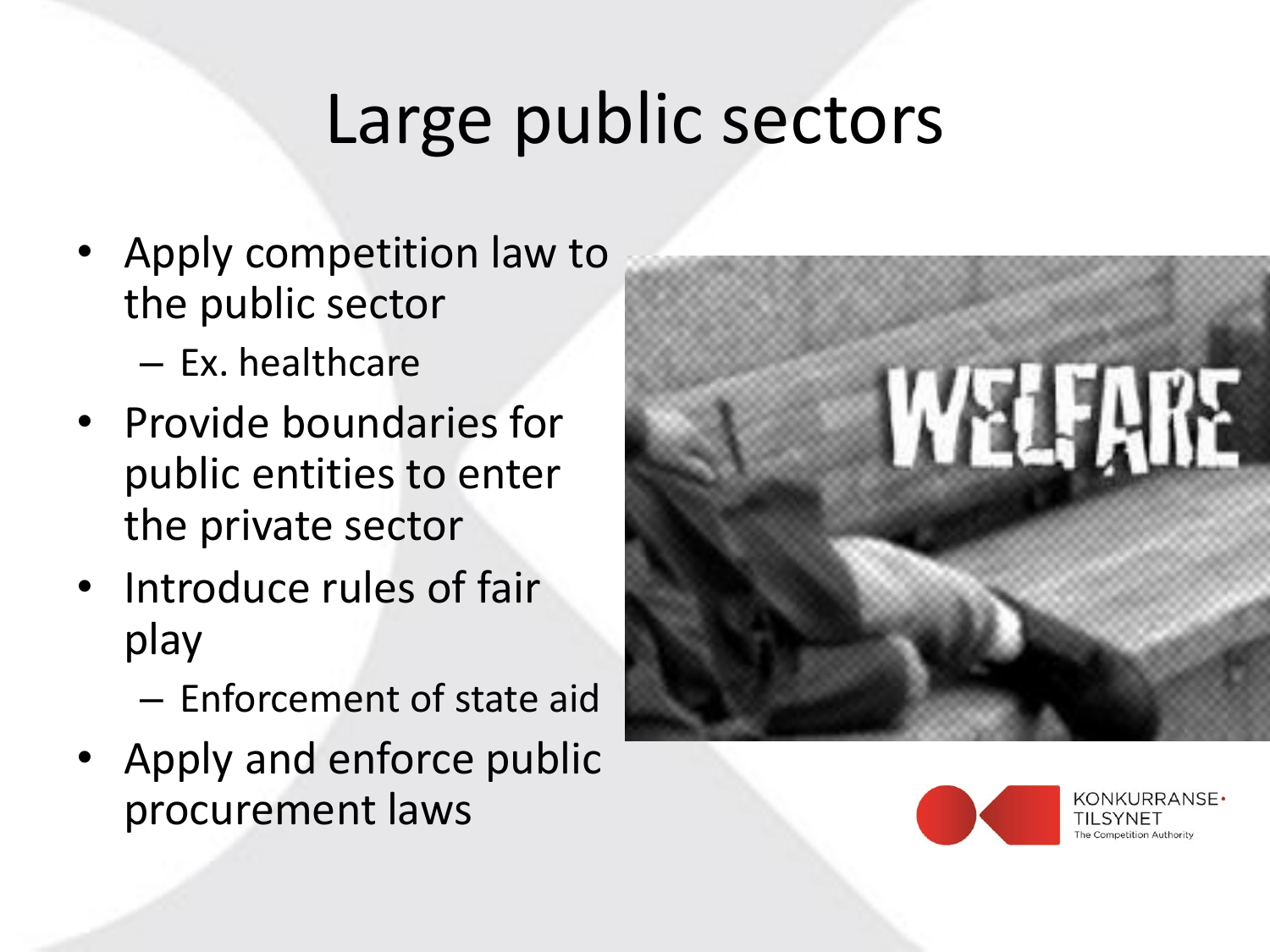## Recover from financial crises

- Review of anticompetitive measures
- Closer look at reasons for low productivity growth in domestic industries
- Deregulation
- Decentralisation



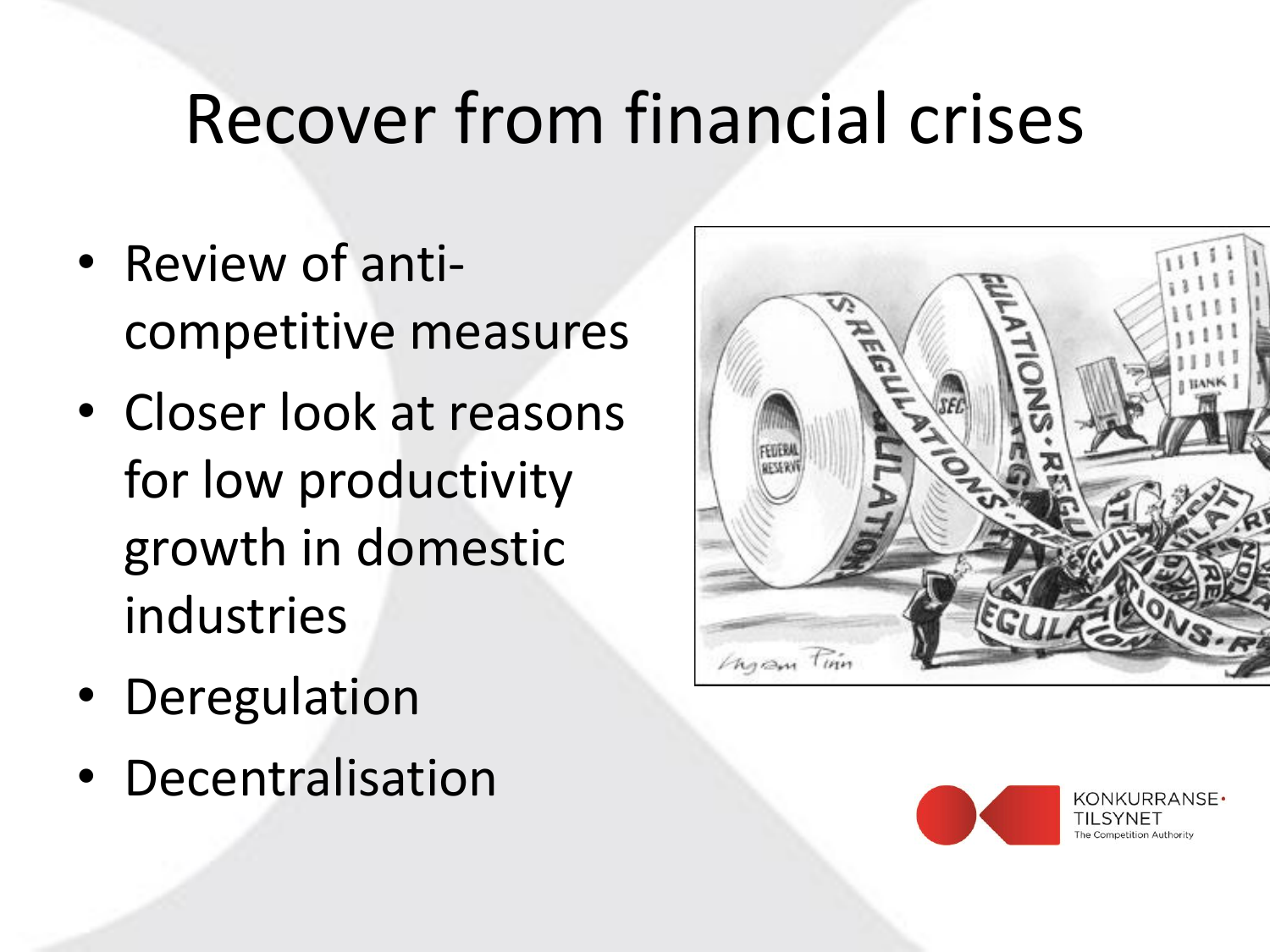## Review of the building and construction industry